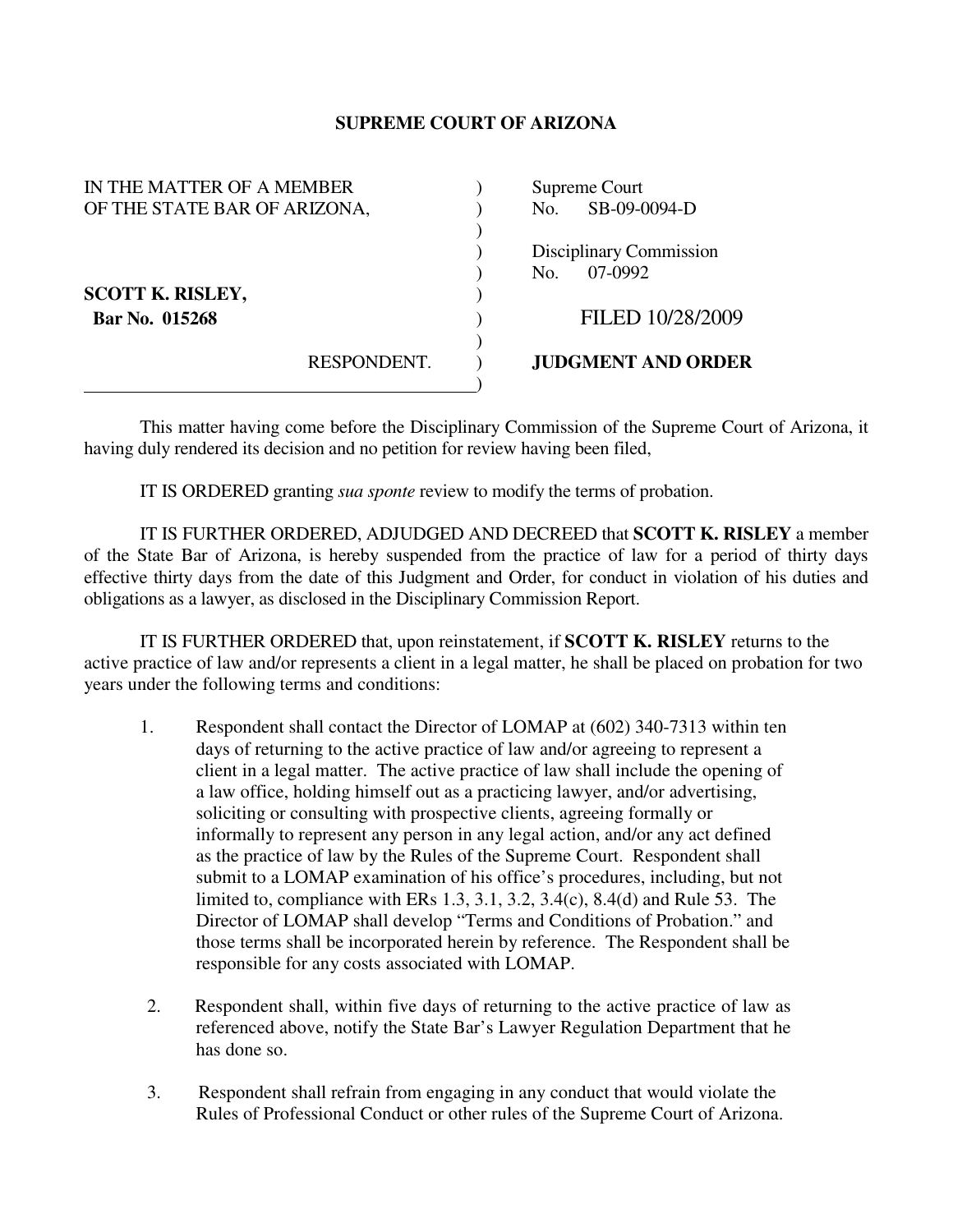Arizona Supreme Court No. SB-09-0094-D Page 2 of 3

> 4. In the event that Respondent fails to comply with any of the foregoing probation terms, and the State Bar receives information thereof, Bar Counsel shall file a Notice of Non-Compliance with the imposing entity pursuant to Rule  $(60)(a)(5)$ , Ariz.R.Sup.Ct. The imposing entity may refer the matter to a Hearing Officer to conduct a hearing at the earliest practicable date, but in no event later than thirty days following receipt of notice, to determine whether a term of probation has been breached and, if so, to recommend an appropriate sanction. If there is an allegation that Respondent failed to comply with any of the foregoing terms, the burden of proof shall be on the State Bar to prove non-compliance by a preponderance of the evidence.

 IT IS FURTHER ORDERED that **SCOTT K. RISLEY** shall pay restitution within thirty days of this Judgment and Order in the amount of \$2,500.00 to International Business Mercantile Reassurance Co.

 IT IS FURTHER ORDERED that Respondent shall comply with all the provisions of Rule 72, Rules of the Supreme Court of Arizona, including, but not limited to, Rule 72(a), which requires that Respondent notify all of his clients, within ten days from the date hereof, of his inability to represent them and that he should promptly inform this Court of his compliance with this Order as provided in Rule 72(e).

 IT IS FURTHER ORDERED that Respondent shall comply with all rule provisions regarding reinstatement proceedings.

 IT IS FURTHER ORDERED that pursuant to Rule 60(b), the State Bar of Arizona is granted judgment against **SCOTT K. RISLEY** for costs and expenses of these proceedings in the amount of \$600.00, together with interest at the legal rate from the date of this judgment.

DATED this day of , 2009.

 REBECCA WHITE BERCH Chief Justice